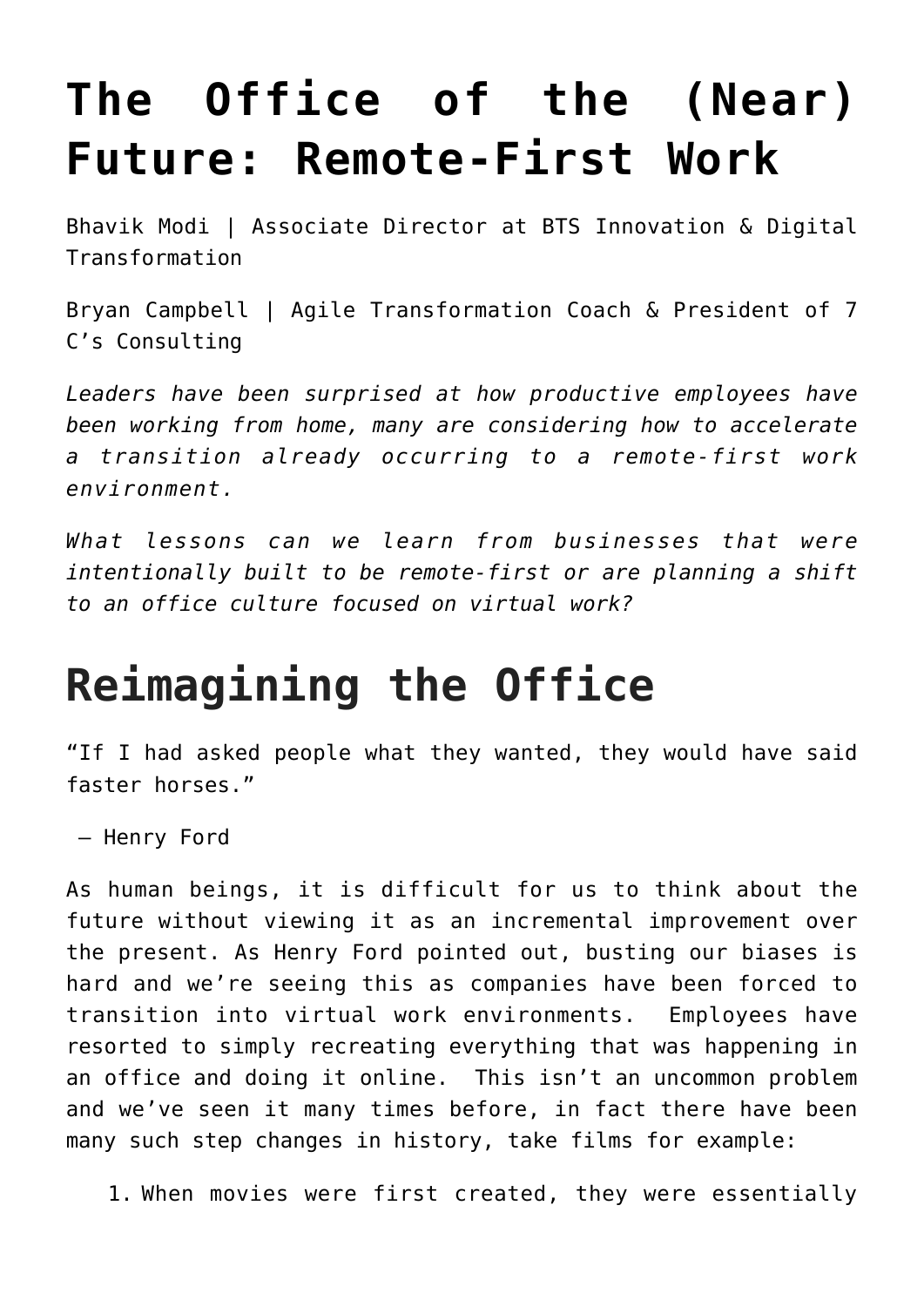plays on a screen with the video camera remaining static similar to an audience member watching a play– moviemaking only came about as mental models shifted and filmmakers explored new ideas such as moving the camera[\[1\]](#page-8-0)

<span id="page-1-0"></span>2. In 1928, Joseph Schenck, the President of United Artists told the New York Times, "talking doesn't belong in pictures…I don't think people will want talking pictures long". The common wisdom at the time (since they had never experienced films with dialogue) was that talkies (as talking-films were called) were simply a gimmick. Only after audiences adjusted and audio-recording technology improved, was dialogue in movies embraced as we see today.[\[2\]](#page-8-1)

<span id="page-1-2"></span><span id="page-1-1"></span>If you are a leader considering a shift to a remote-first workplace, you have to embrace two types of disruption. The first is reactionary, reacting to a disruption like COVID-19 that happens to you and your business. The second type of disruption is proactive, often referred to as creative destruction[\[3\]](#page-8-2) – deliberately breaking down existing ways of working to make space for innovation. Most leaders are often good at managing reactionary disruptions or "fire drills" (with COVID-19 fire being a five-alarm type). They are adept at processing data and bring decades of experience in making the hard decisions that are required in these periods. However, proactive disruption is typically more challenging. Leaders have to look past their own well-formed experiences and consider unconventional approaches that are going to feel unfamiliar and uncomfortable.

Our present environment offers an opportunity for you as a leader to lead disruption. Fortunately, the principles are simple and stem from the world of design thinking.

- 1. Define the problem to be solved, build empathy of users (in this case employees),
- 2. Ideate on potential solutions,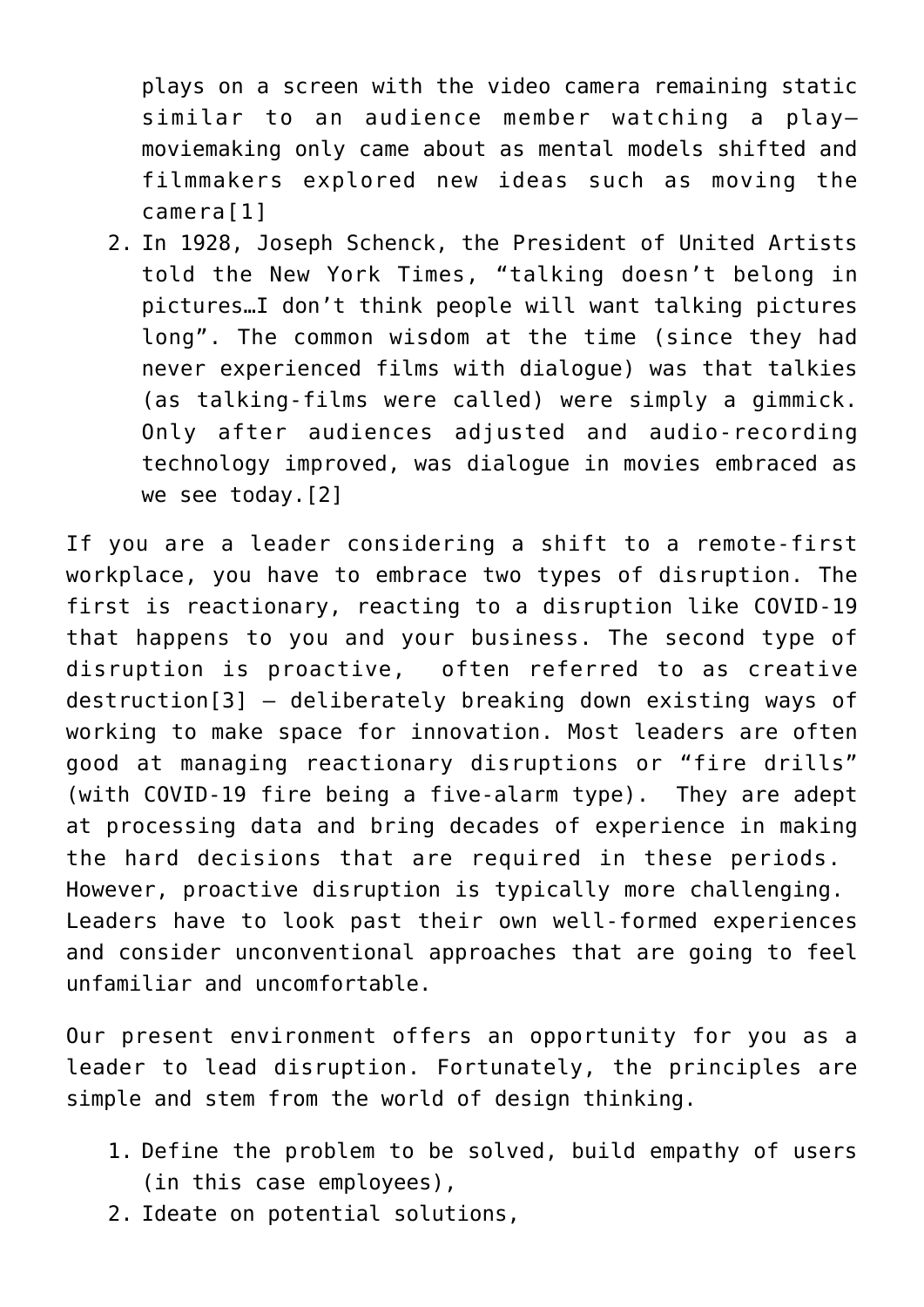- 3. Refine these ideas into those you wish to pursue and then
- 4. Take an agile approach to experimenting with the implementation of these ideas (testing the ideas fast and cheap).

However, this isn't an article on design thinking so for now let's focus on common questions that arise when shifting to remote-first work and build on ideas from other companies who were built to be or are transitioning to be remote-first.

# **What should we do with the Latte Machine in our Corporate HQ?**

Employers have invested significant sums of money in corporate campuses that create spontaneous collisions between employees who do not work in the same department. Steve Jobs famously designed Pixar's campus and later Apple's campus with the intent to create these interactions. Open offices have also come into vogue made famous by tech startups out of Silicon Valley, where CEOs like Mark Zuckerberg ditched their office to sit with team members and other traditional firms have opted for "hoteling" to create more informal, flexible work environment. As companies have invested more in keeping people engaged at the office via gyms, cafeterias, expresso machines and endless snacks – leaders are left wondering how to walk away from these major investments and what takes their place?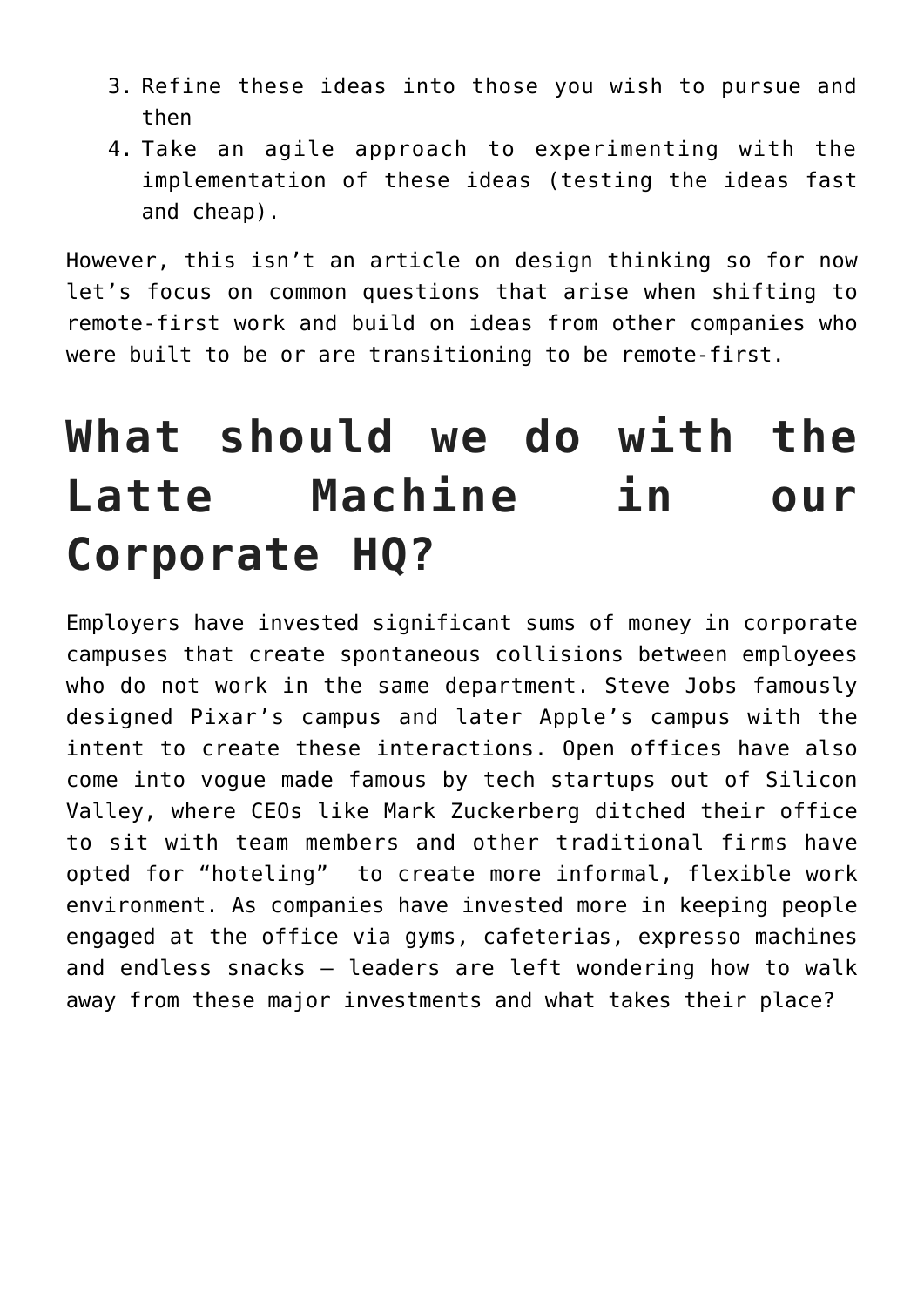There are two approaches we have seen with remote-first companies, and you'll notice we say remote-*first* not remoteonly. The first approach is for companies to repurpose their office environment as a coworking space for employees to collaborate with each other when an in-person meeting is required. This requires some thoughtful consideration on what

#### One of these things is not like the others.

|                                                                                                                                     | <b>Monthly Uniques (US)</b> | <b>Employees</b> |
|-------------------------------------------------------------------------------------------------------------------------------------|-----------------------------|------------------|
| Google.com                                                                                                                          | 260M                        | 118,899          |
| Facebook.com                                                                                                                        | 221M                        | 44,942           |
| Amazon.com                                                                                                                          | 215M                        | 798,000          |
| Twitter.com                                                                                                                         | 157M                        | 4,900            |
| <b>WordPress.com</b>                                                                                                                | 127M                        | 1,210            |
| eBay.com                                                                                                                            | 100M                        | 13,300           |
| $\mathbf{r}$ and $\mathbf{r}$ are $\mathbf{r}$ and $\mathbf{r}$ are $\mathbf{r}$ and $\mathbf{r}$ are $\mathbf{r}$ and $\mathbf{r}$ |                             |                  |

Monthly Uniques from comScore and Automattic.

types of interaction make more sense to occur in person and which interactions can happen asynchronously, over the phone or over a video chat. A great example to look at is Automattic – a distributed company with over 1200 *Automatticians* spread across 77 countries (and 93 different languages. They are behind popular publishing and internet platforms like Tumblr and WordPress and are incredibly productive.

**"People are surprised when I say this, but I think in-person is really key. And so we just flip it, so instead of saying you have to be around your colleagues 48 weeks of the year and do whatever you want for a month, we say be wherever you want for 48 weeks out of the year and for three or four weeks a year we're going to bring you together." -Matt Mullenweg (Automattic CEO)**

The leadership lesson here for remote-first companies is simply to set clear expectations and guidelines for when teams should come together (in a corporate co-working space, coffee shop or elsewhere) and limit those interactions to those that are absolutely necessary – flipping the old co-location ratio like Automattic has done. COVID-19 has challenged our biases of *where* work can be done most productively and you'll find that teams (equipped with the right tools and resources at home) can be surprisingly productive without being co-located.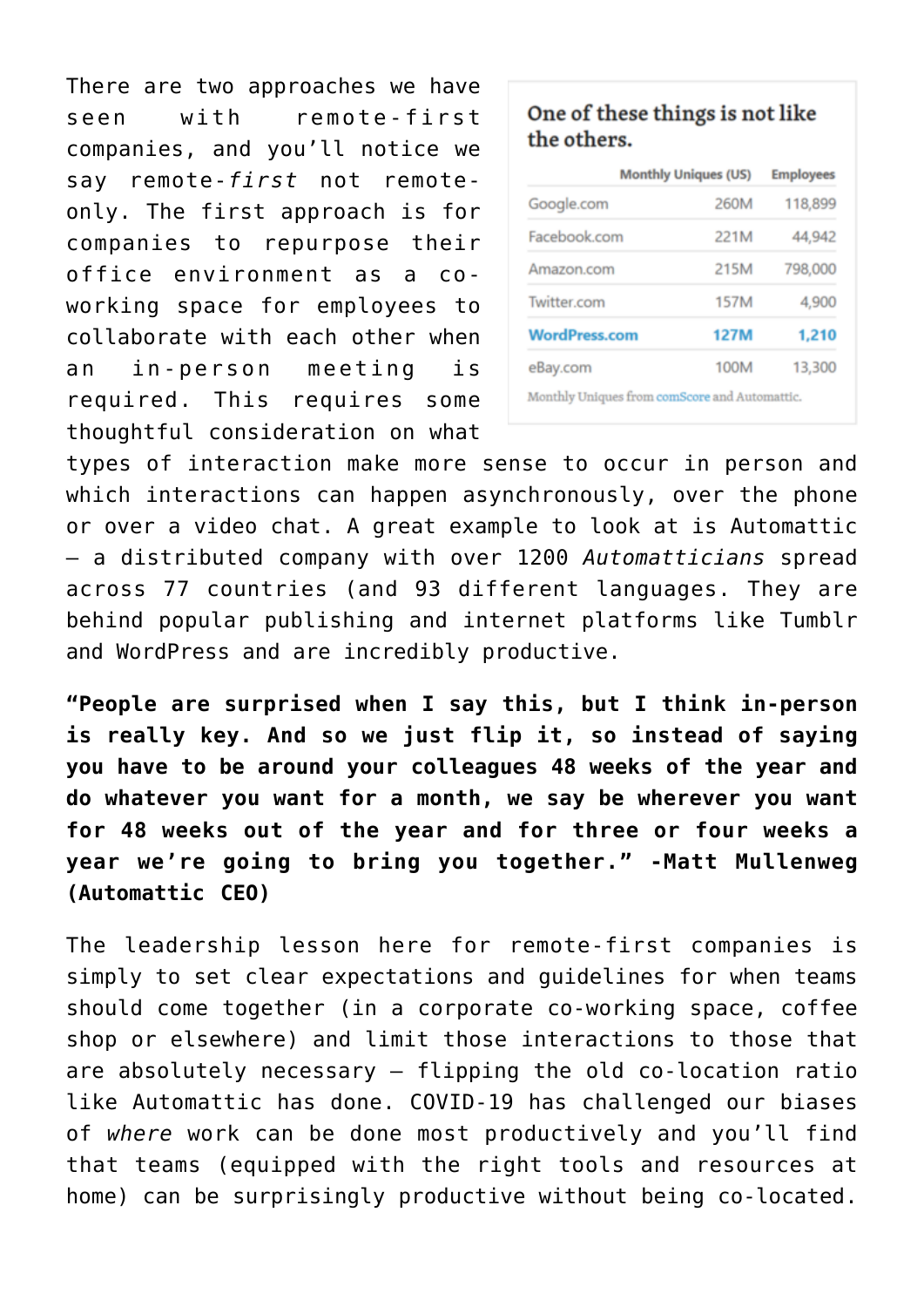And who says you can't have office perks while at home? It could be as simple as repurposing the money invested in your latte machine and providing a stipend for a green screen, dual monitors, microphone and a high-quality web camera (and an UberEats subscription for some snacks when desired).

## **How will I know who is working and get facetime with leaders?**

"In most companies, it is a significant career advantage to work from the headquarters rather than to work remotely. People in positions of power have a tendency to bias toward giving out opportunities to those whom they are familiar with. Employees in headquarters often don't keep remote workers front of mind." – Adam D'Angelo (CEO of Quora)



Face time with senior leaders is often considered an important right of passage for corporate cultures, the more time a leader spends communicating with you the better chance you have of being noticed for a promotion or a high-impact project. In a

remote-first organization you have the opportunity to create a level playing field for a distributed workforce that rewards outcomes and not being the first one in, last one out or sending emails at all times of the day.

The first leadership step in a remote-first organization is to change your work pattern to be remote-first. You can't be in the office while the rest of your company is remote – otherwise high achievers will follow suit to get facetime with you. Quora's CEO, Adam D'Angelo has clearly stated in their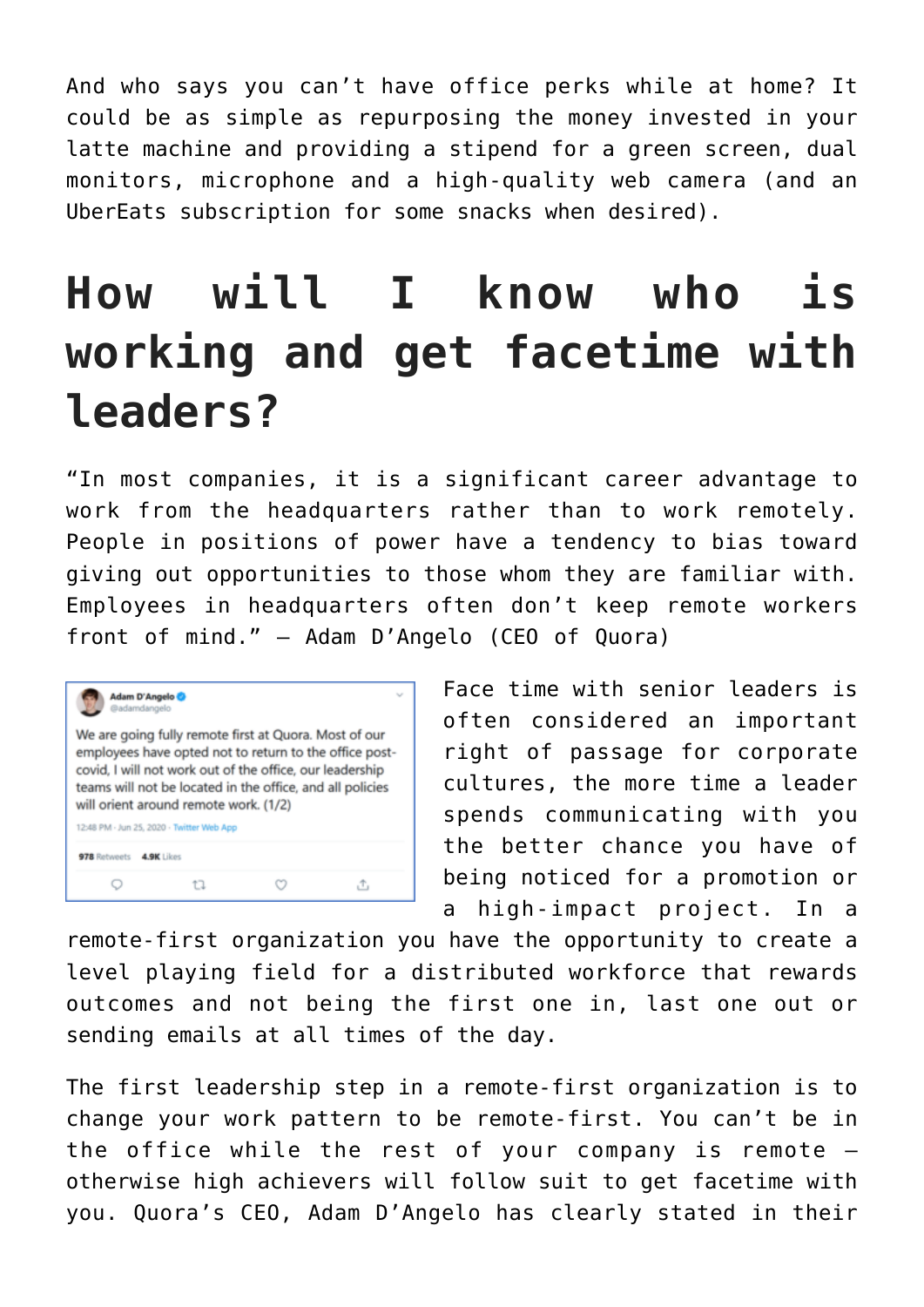remote-first announcement that he and his leadership teams will not be located in the office. By being remote yourself, it allows you to shift your talent evaluation and work process to balance towards evaluating the outcomes of a remote workforce.

The second leadership step is to build a new *asynchronous* rhythm of doing business. Instead of emails and calls (which in a distributed workforce are tough to schedule across time zones) – consider a blogging system like what Automattic uses called P2s to document progress on projects. P2s are posts written every day by employees to summarize what they have been working on, the problems that they might have encountered and the discussions that they had that day. If you think about the purpose of our in-person meetings, whether in person or on Zoom, this is typically what we are doing – unearthing hidden information from our organization to see what folks are working on, reach group decisions and find ways to collaborate. By documenting what is happening on P2s, it has become a cultural norm at Automattic for all employees to read P2s and uncover what is happening around the company. This communication method creates a transparent organization where you don't have FOMO (fear of missing out) for not being included in a meeting or not being copied on an email chain. Using their internal search index you can look up P2s and follow certain topics (like Google Reader) to stay informed on progress.

The two leadership lessons to take away from this are that if you are going remote-first, your leadership team must model the way and be remote yourselves and that you need to build new communication habits in your organization to allow for asynchronous collaboration and updates.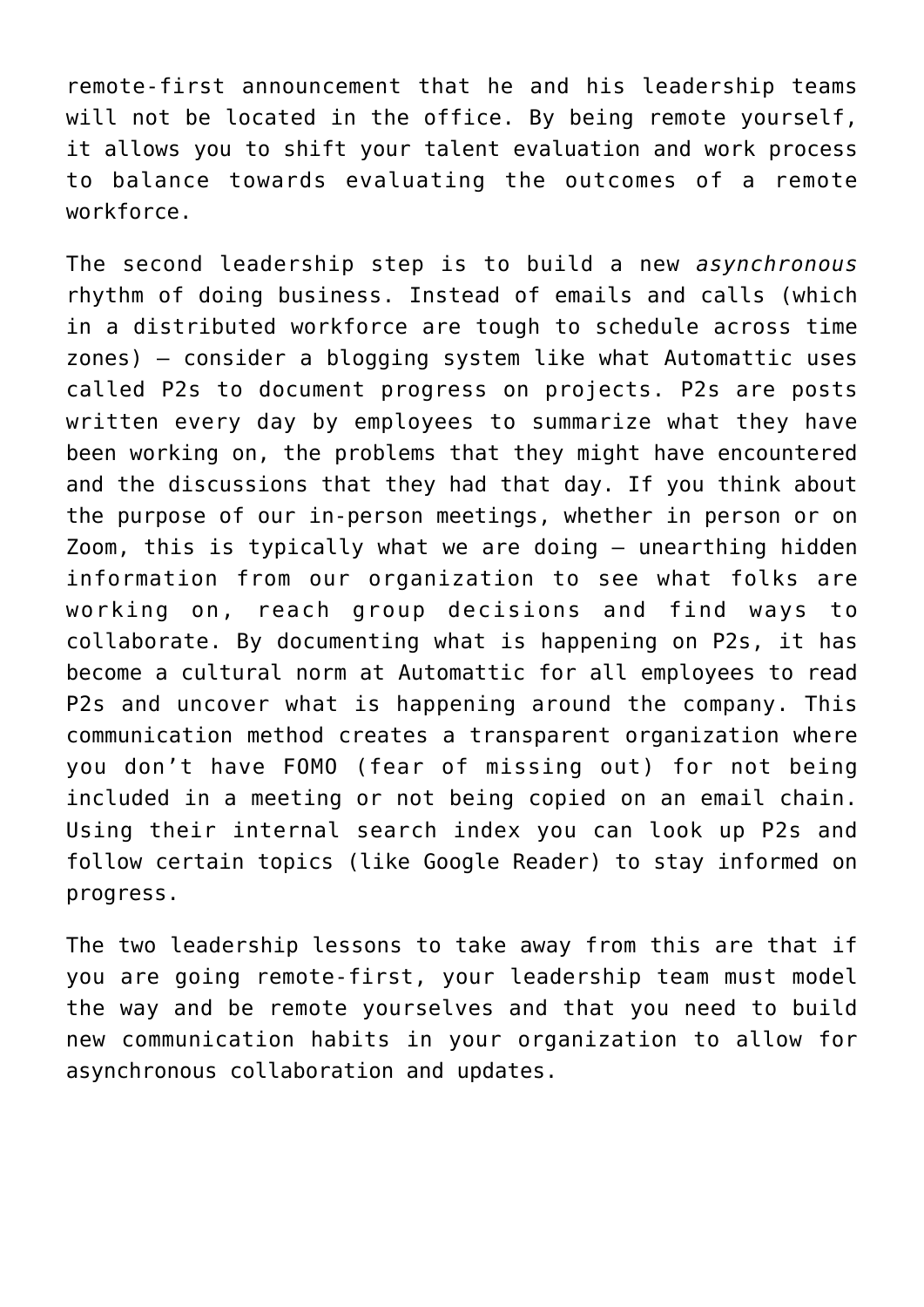# **What about the corporate culture our employees know and love?**



If we were to do a thought experiment and ask you as a leader, what makes your culture great, we would likely get a range of responses from company to company. Some companies value a strong safety and compliance culture that enables them to de-risk their work environment, others value an entrepreneurial environment where they are afforded creativity to take on challenges – it varies but when

you check Glassdoor for what makes a company great the office perks are rarely at the top of the list. It's about the people, work environment and opportunities provided.

<span id="page-6-0"></span>Those same interactions can be reimagined (not recreated) in a remote-first environment. It could be as simple as creating space on employees calendars for "making time"[\[4\]](#page-8-3) – consider the first half of each day (up to 12:30 PM) as a time where meetings are not allowed and employees have time to do deep project work. If you reduce the need for emails and check-in calls, it creates more dedicated work time for employees to creatively solve challenges. You can also support small team or 1:1 interactions amongst employees by providing gift cards for lunch or coffee so employees located near each other can meet and network. Another option is for leaders to participate in targeted, fun interactions across the company – for example at BTS we just did a virtual trivia night, a virtual scavenger hunt and invited kids onto a company-wide Zoom call. Anything to create a familial environment – which luckily being stuck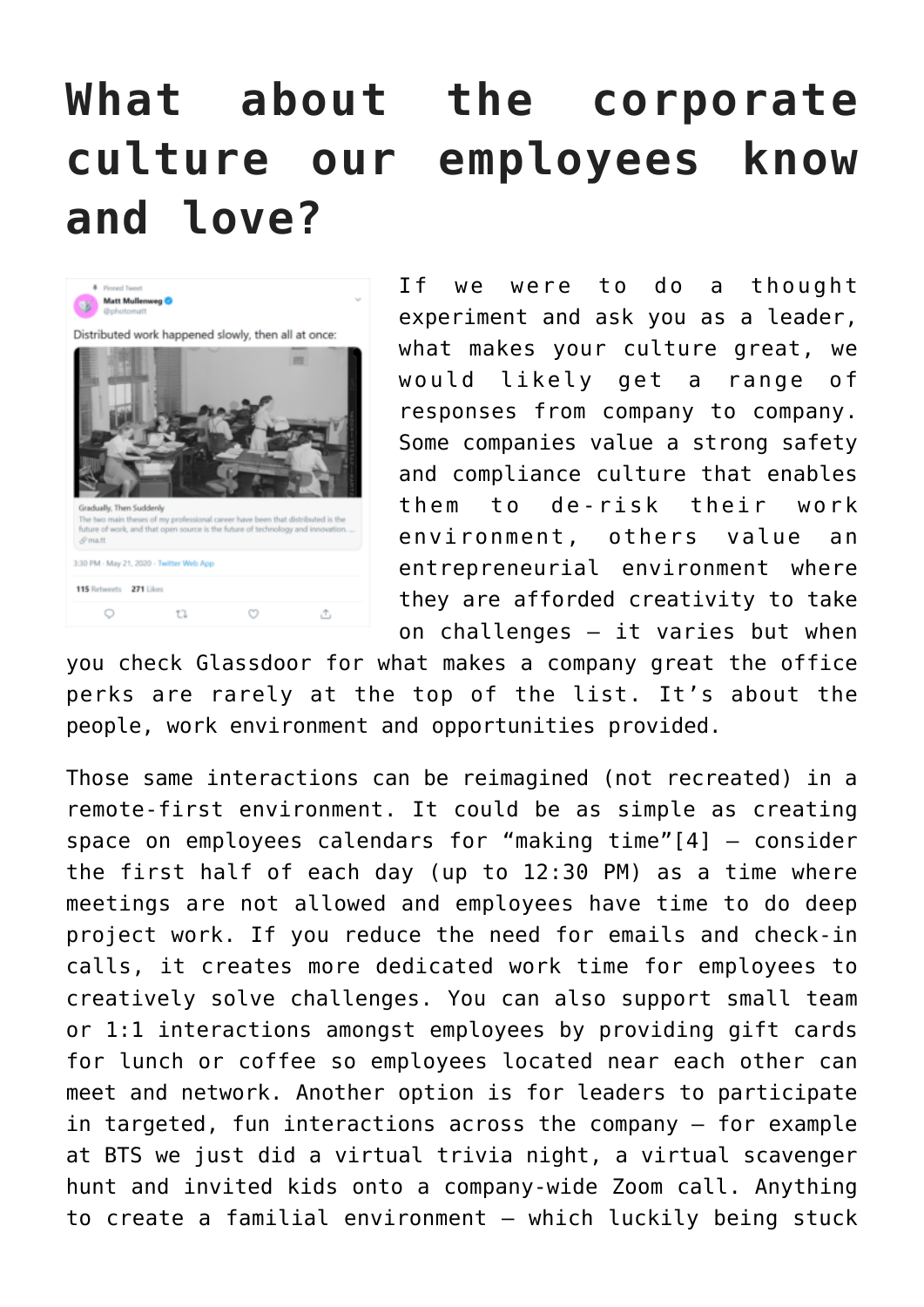in our new "home offices" surrounded by new barking co-workers has already allowed us to do. Remote-first work allows you to memorialize and celebrate what made your office culture great, and re-invest time and resources to progress that culture forward in a distributed work environment.

Keep in mind that many employees will be shifting to working in a home office for the first time and might not have a separate space available dedicated exclusively for work. As a leader, it is important to promote a separation of "church and state", allowing employees to turn off notifications and step away from their desks. For example in Slack, the default setting is for notifications to be turned on at 8:00 AM and turned off at 6:00 PM based on the time zone – this should be encouraged across all communication channels during core working hours. This is something that organizations and teams must discuss to create formalized working agreements and establish new norms.

### **Practical Next Steps**

As you plan your work environment of the future, consider a few of the practical steps we shared above.

- 1. **Reimagine don't recreate**: List out the assumptions you have about in-person work and provoke each one of them, reimagine what those tasks and activities might look like in a virtual work environment.
- 2. **Lead the change**: If leaders are still in the office, the rest of the company will aim to come into the office – if you want to be remote-first, leaders must commit to being remote themselves
- 3. **Flip the ratio of in-person to virtual interactions**: Inperson interactions don't go away in a remote-first world, they are more targeted and thoughtful. Provide stipends to employees for team meetings, 1:1s and other interactions and set guidelines on when in-person